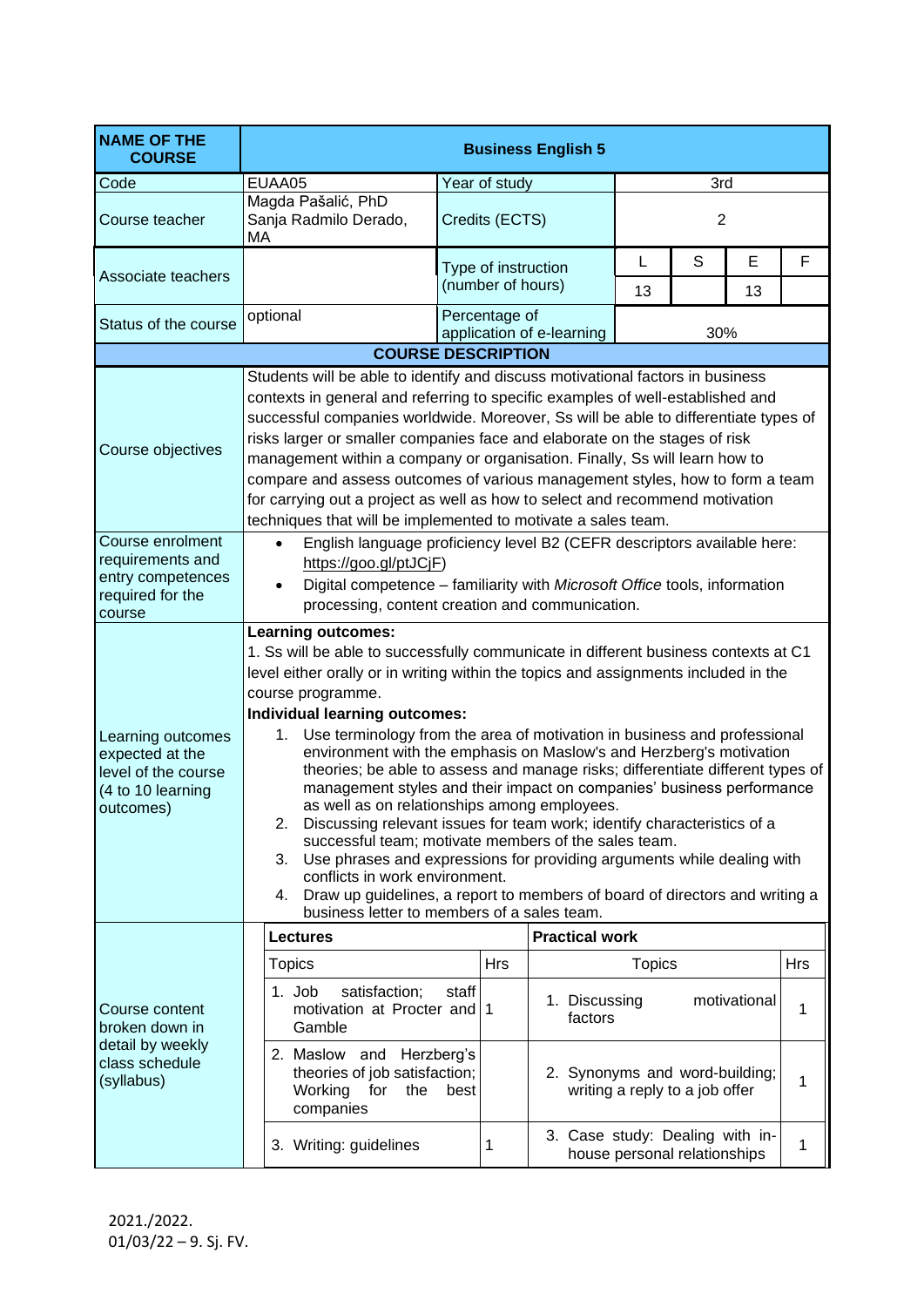|                                                          |                                                                                                                                                                                                                   |                                                                                                                                                    | 1                                                                                                   |                                                                                                            |                                                                                                          |                            |              |              |
|----------------------------------------------------------|-------------------------------------------------------------------------------------------------------------------------------------------------------------------------------------------------------------------|----------------------------------------------------------------------------------------------------------------------------------------------------|-----------------------------------------------------------------------------------------------------|------------------------------------------------------------------------------------------------------------|----------------------------------------------------------------------------------------------------------|----------------------------|--------------|--------------|
|                                                          |                                                                                                                                                                                                                   | 4. Students' presentations                                                                                                                         |                                                                                                     | 4. Students' presentations                                                                                 |                                                                                                          |                            |              | 1            |
|                                                          | 5. Risk;                                                                                                                                                                                                          | describing<br>(adjectives denoting a high<br>level, a low level of risk, $a \mid 1$<br>possible future risk and a<br>risk in the very near future) | risk                                                                                                |                                                                                                            | 5. Managing risk (internal and<br>external risks)                                                        |                            |              | 1            |
|                                                          | losses)                                                                                                                                                                                                           | 6. Insuring<br>trade<br>risk<br>(insurance<br>industry,<br>reinsurers, dealing<br>with<br>large risks and extreme                                  |                                                                                                     |                                                                                                            | 6. Case study: Assessing risk for<br>a mining company                                                    |                            |              |              |
|                                                          | 7. Management                                                                                                                                                                                                     | important factors in the $1$<br>success of a manager                                                                                               | styles;                                                                                             |                                                                                                            |                                                                                                          | 7. Students' presentations |              | 1            |
|                                                          | 8. 1 <sup>st</sup> test                                                                                                                                                                                           |                                                                                                                                                    | 1                                                                                                   |                                                                                                            | 8. 1 <sup>st</sup> test                                                                                  |                            |              | $\mathbf{1}$ |
|                                                          | 9. Management<br>factors<br>managerial                                                                                                                                                                            | qualities;<br>influence<br>that<br>functions,<br>managerial philosophies                                                                           | 1                                                                                                   |                                                                                                            | 9. Presentation skills: focus on<br>the language for persuading,<br>emphasising,<br>exemplifying<br>etc. |                            |              | 1            |
|                                                          | 10.Advantages                                                                                                                                                                                                     | disadvantages of various<br>management styles                                                                                                      | and                                                                                                 | 10. Case study: Choosing a new<br>project manager                                                          |                                                                                                          |                            |              |              |
|                                                          |                                                                                                                                                                                                                   | 11. Students' presentations                                                                                                                        | 1<br>11. Students' presentations                                                                    |                                                                                                            |                                                                                                          |                            | $\mathbf{1}$ |              |
|                                                          | 12.Team<br>building;<br>advantages<br>and<br>disadvantages of working<br>in a team<br>team                                                                                                                        |                                                                                                                                                    | 12. Prefixes, opposite meanings;<br>qualities employees need to<br>1<br>have to create an effective |                                                                                                            |                                                                                                          |                            |              |              |
|                                                          | roles                                                                                                                                                                                                             | 13. Building successful teams<br>according<br>to<br>a<br>team-<br>building specialist; team                                                        |                                                                                                     |                                                                                                            | 13. Setting up a team for a very<br>important project; communication<br>problems at work                 |                            |              | 1            |
|                                                          | team                                                                                                                                                                                                              | 14. Resolving conflicts; Case<br>study: Motivating the sales   1                                                                                   |                                                                                                     | 14. Students' presentations                                                                                |                                                                                                          |                            | 1            |              |
|                                                          | 15. $2nd$ test                                                                                                                                                                                                    |                                                                                                                                                    | 1                                                                                                   |                                                                                                            | 15. $2nd$ test                                                                                           |                            |              | 1            |
| Format of<br>instruction                                 | $\boxtimes$ lectures<br>$\Box$ seminars and workshops<br>$\boxtimes$ exercises<br>$\Box$ on line in entirety<br>☑ partial e-learning<br>$\Box$ field work                                                         |                                                                                                                                                    |                                                                                                     | $\boxtimes$ independent assignments<br>☑ multimedia<br>laboratory<br>work with mentor<br>(other)<br>$\Box$ |                                                                                                          |                            |              |              |
| <b>Student</b><br>responsibilities                       | <b>Signature requirements:</b><br>Students must meet all requirements to get the signature:<br>Individual assignments<br>Presentation<br>70% class attendance for full-time students (50% for part-time students) |                                                                                                                                                    |                                                                                                     |                                                                                                            |                                                                                                          |                            |              |              |
| Screening student                                        | Class                                                                                                                                                                                                             | 1                                                                                                                                                  | Research                                                                                            |                                                                                                            |                                                                                                          | Practical training         |              |              |
| work (name the<br>proportion of ECTS<br>credits for each | attendance<br>Experimental<br>work                                                                                                                                                                                | Report                                                                                                                                             |                                                                                                     | 0,5                                                                                                        |                                                                                                          |                            |              |              |

2021./2022. 19/10/21 – 2.Sj.FV.